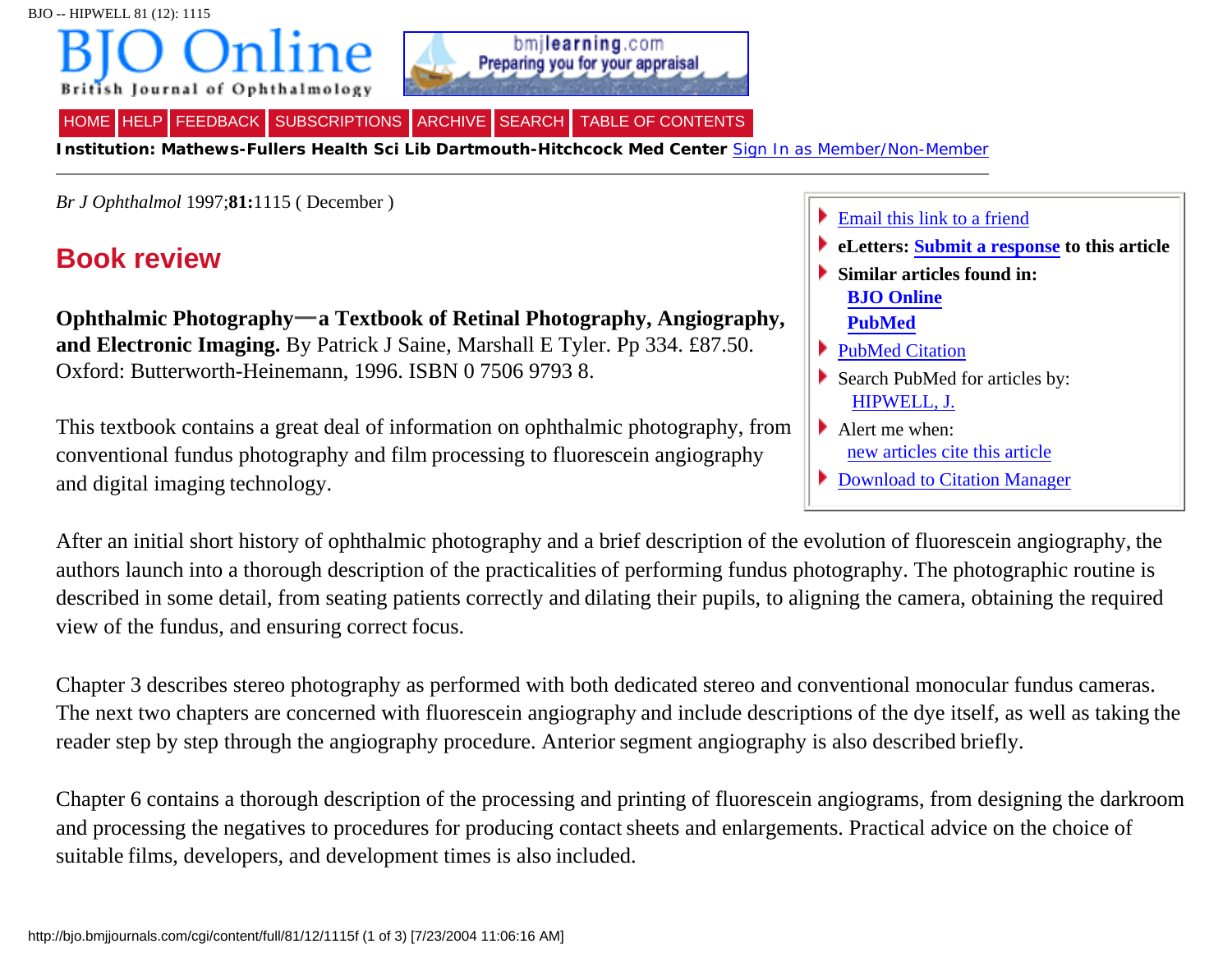## BJO -- HIPWELL 81 (12): 1115

The field of electronic imaging is evolving rapidly and the current state of the art is described in chapter 7. This is mainly centred around the use of digital fundus cameras and their benefits or otherwise when compared with conventional photographic fundus cameras. The issues to consider when purchasing a digital system are discussed in some detail. These include minimum practical image resolution, potential cost, and time savings over photographic development, as well as ensuring that the images can be conveniently viewed, printed, and archived. Although the examples of commercially available cameras considered in the text are certainly up to date, these issues are discussed in a way that can be detached from the state of the art of current hardware and software. The hazards associated with the ease with which digital images may be manipulated and enhanced are also discussed. A brief description of indocyanine green angiography is given and the chapter concludes with little more than a passing reference to scanning laser ophthalmoscopy.

Chapters 8 and 9 discuss the issues involved in maximising the information content of fundus photographs and include descriptions of ocular anatomy and the appearance of common retinal and choroidal abnormalities in these images.

Ophthalmic photography is an important and highly skilled profession and this is very much a practical guide to the techniques involved in obtaining consistently informative, high quality images. It is clearly aimed squarely at the retinal photographer, containing detailed descriptions of the techniques of both fundus photography and fluorescein angiography whether performed using conventional photographic or digital imaging techniques. It is well written, amply illustrated, and contains a wealth of detailed practical information.

## **JOHN HIPWELL**

**[© 1997 by British Journal of Ophthalmology](http://bjo.bmjjournals.com/misc/terms.shtml)**